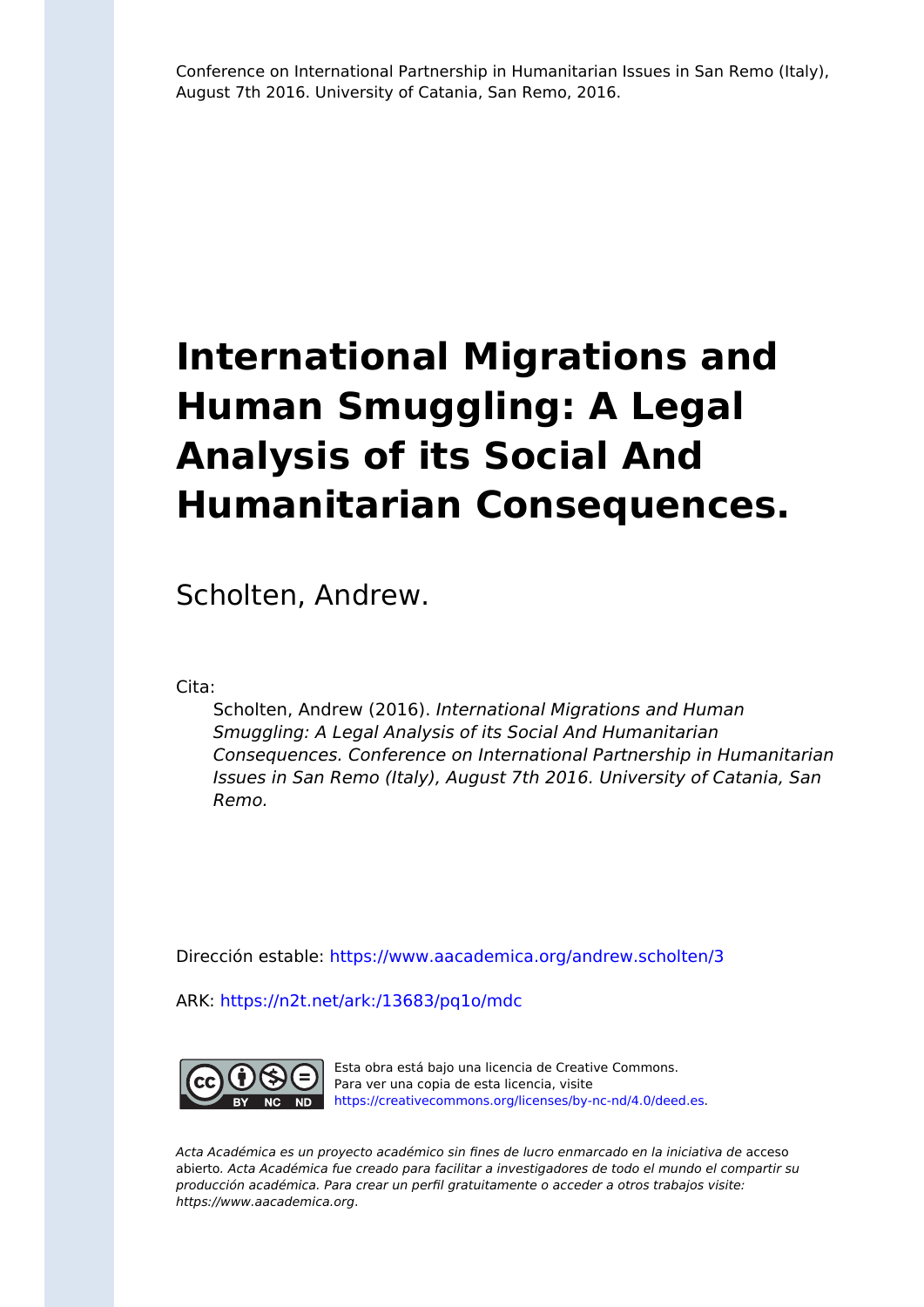# **International Migrations and Human Smuggling: A Legal Analysis of its Social And Humanitarian Consequences**

Paper Presented at the 3<sup>rd</sup> Conference on International Partnership in Humanitarian Issues in San Remo (Italy), August  $7<sup>th</sup> 2016$ 

## JEL Classification: D23, D24

**Summary:** The aim of this article is to present a socio-legal analysis and the most important consequences of human smuggling across the globe. The issue of human smuggling becomes and area of international cooperation and humanitarian assistance for more than forty years. The firtst part of this article analyses the current scale of human smuggling worldwide. The practice of people smuggling has seen a rise over the past few decades and today now accounts for a significant portion of irregular immigration in countries around the world. People smuggling generally takes place with the consent of the person or persons being smuggled, and common reasons for individuals seeking to be smuggled include employment and economic opportunity, personal and/or familial betterment, and escape from persecution, violence or conflict. The Convention of Palermo, adopted in 2000 is considered the most important international law instrument against human smuggling.

**Resume:** Le but de cet article est de présenter une analyse socio-juridique et les conséquences les plus importantes de la contrebande humaine à travers le monde. La question de la contrebande humaine devient et le domaine de la coopération internationale et l'aide humanitaire depuis plus de quarante ans. La partie firtst de cet article analyse l'échelle actuelle de la contrebande humaine dans le monde entier. La pratique de la contrebande de personnes a connu une hausse au cours des dernières décennies, et aujourd'hui représente aujourd'hui une part importante de l'immigration irrégulière dans les pays à travers le monde. Les gens de contrebande en général a lieu avec le consentement de la personne ou des personnes en contrebande, et les raisons communes pour les personnes qui cherchent à entrer clandestinement inclure l'emploi et les possibilités économiques, amélioration personnelle et / ou familiale, et d'échapper à la persécution, de violence ou de conflit. La Convention de Palerme, adoptée en 2000 est considéré comme le plus important instrument de droit international contre la contrebande humaine.

### **Introduction:**

First international debates concerning human smuggling and trafficing can be dated back to the eighties and nineties of the las century. The issue of smuggling should be clearly distinguished from the equally important problem of human trafficking. Given the current political priority around people smuggling, it is perhaps surprising that a concerted international focus on defining and responding to migrant smuggling only occurred in the 1990s. This focus followed sharp rises in irregular migration to the United States, and to Europe in the 1980s and 90s. A focus on those who facilitate irregular migration - rather than migrants themselves - was seen as a critical element of any response. The resulting legal framework was the Protocol against the Smuggling of Migrants by Land, Sea and Air (Migrant Smuggling Protocol), that supplements the parent instrument, the United Nations Convention against Transnational Organized Crime. The Migrant Smuggling Protocol does not provide a complete or self-contained legal regime. It exists as part of a "dense web of rights, obligations and responsibilities drawn not just from the Protocol and Convention but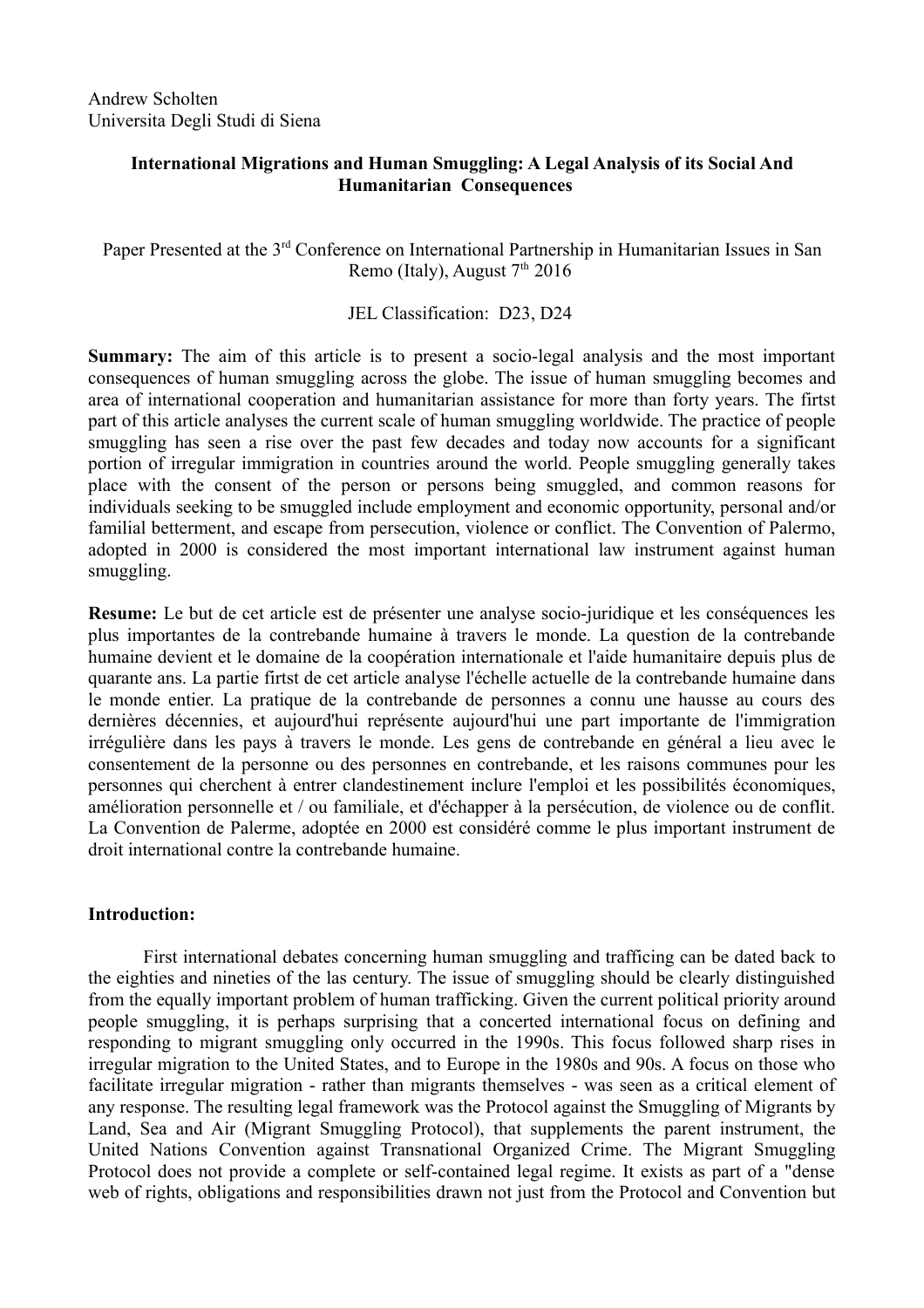also from the law of the sa, human rights law, and refugee law." An important distinction to make is that between human smuggling and human trafficking. Given the complex nature of human smuggling and trafficking operations, the difference between these two criminal operations is not always readily apparent. Delineating between the two involves taking closer look at the subtle differences between each. Generally speaking, human trafficking involves transporting individuals from one place to another either against their will or under some sort of false pretense. With smuggling, on the other hand, there is understood to be an agreement between smuggler and customer, a meeting of the minds and a contract between the two. These differences can similarly be detected in the Trafficking and Smuggling Protocols (more commonly known as the Palermo Protocols) passed by the UN Convention on Transnational Organized Crime. The Palermo Protocols frame the difference between smuggling and trafficking around the dichotomy of coercion and consent: whereas people who are trafficked are considered "victims" or "survivors", individuals who are smuggled are seen as having engaged willingly in an enterprise that one or both of the bordering countries consider illegal.

## **Legal Aspects of Human Smuggling:**

Thus far, global efforts to curb and stymie the growing tide of smuggled individuals have been largely focused on the apprehension and deportation of individual migrants. Little has been done in the way of dismantling the organizations behind the business of people smuggling. According to the UNODC "[t]ackling migrant smuggling necessitates a comprehensive, multidimensional response, which begins with addressing the socio-economic root causes of irregular migration to prevent it, and goes through to prosecution of criminals who commit smuggling-related crimes". Other proposals include focusing not on banning or trying to stifle the smuggling industry, but on undercutting it. Michael Jandl from the International Center for Migration Policy Development, which is an intergovernmental think-tank based in Vienna, has suggested that governments issue temporary visas in the smugglers' best markets at fees priced to compete with the smugglers' rates. Under this proposed plan, one-third of the visa fee could be returned to immigrants upon their departure, and opportunities to purchase additional visas in the future would be available for those who did not break any rules. Given the clandestine but booming nature of people smuggling operations – especially in places like Mexico – drug cartels have also begun tapping into the smuggling network. Cartels have made money not only by taxing Coyotes but also directly engaging in the business of smuggling. In the late 1990s, Mexican drug cartels began initially moving into people smuggling by taxing Coyotes for leading bands of smuggled people across cartel-controlled territory. As these drug cartels have gotten more directly involved, however, they are beginning to play a more central role in the business of people smuggling and often exploit individuals - seen as human cargo - and using them by loading them up with backpacks full of marijuana. Sometimes, the costs of the expensive journey may be defrayed as migrants serve as "mules", carrying drugs out of Mexico. The questions of whether smuggling groups or syndicates would smuggle two different types of contraband at the same time (Multiple Consignment Contraband) (MCC) has been debated within and between law enforcement and intelligence analysts. Furthermore, if this type of smuggling is occurring, which types of MCC are most likely to be bundled together and which type of smuggling group (defined by level of sophistication) would engage in MCC and which regions in the world are most likely to be confronted with MCC also has been discussed by these analysts. The Lichtenwald, Perri and MacKenzie article identified sixteen cases of different smuggling groups smuggling more than one type of contraband at the same time. Four of the sixteen cases involved MCC human and drug smuggling. Three of the four MCC human and drug smuggling organizations were targeting the United States of America.

Sex trafficking victims face threats of violence from many sources, including customers, pimps, brothel owners, madams, traffickers, and corrupt local law enforcement officials. Raids as an anti-sex trafficking measure severely impact sex trafficked victims. Because of their complicated legal status and their language barriers, the arrest or fear of arrest creates stress and other emotional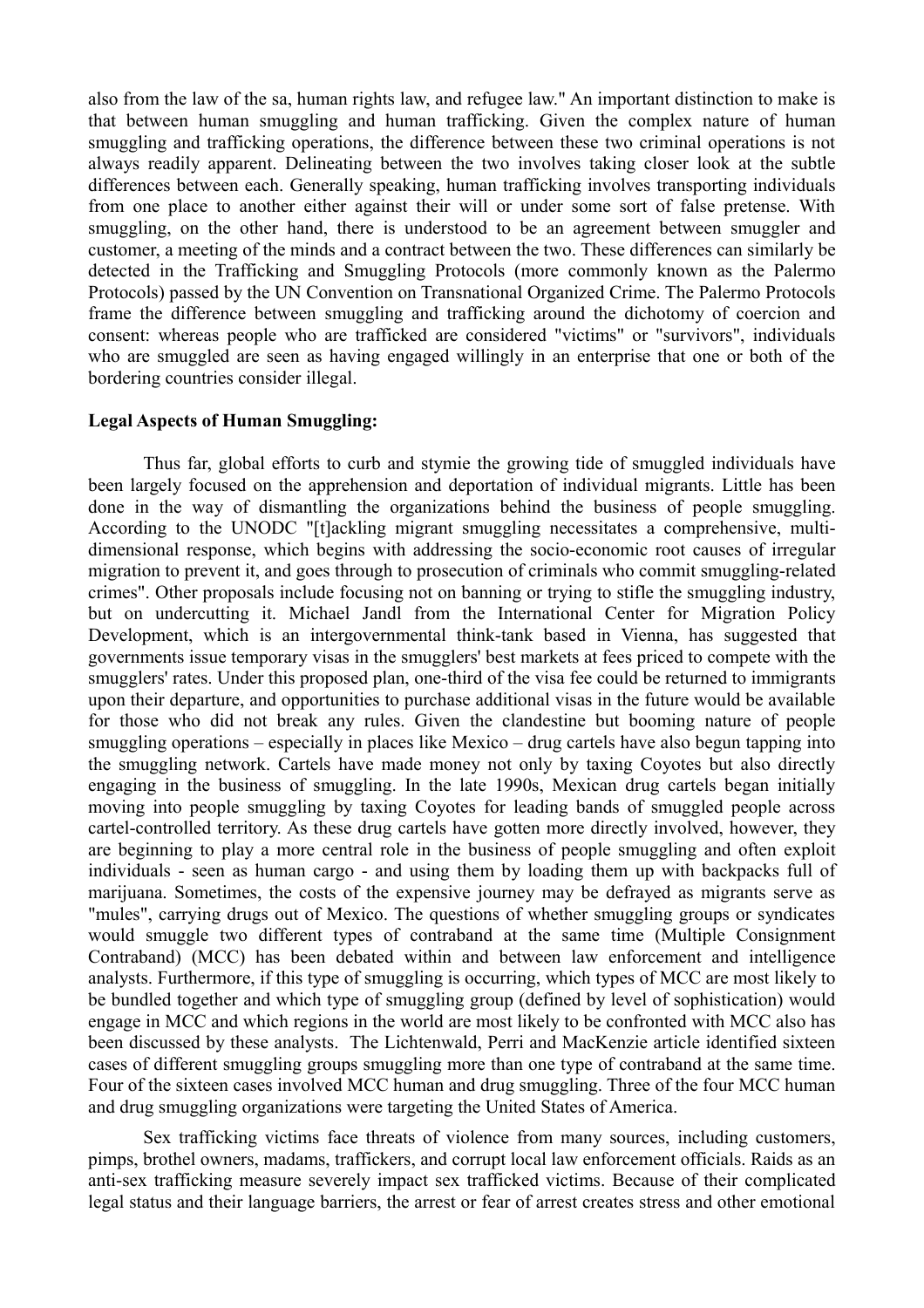trauma for trafficking victims. Victims may also experience physical violence from law enforcement during raids. Generally speaking, human trafficking involves transporting individuals from one place to another either against their will or under some sort of false pretense. With smuggling, on the other hand, there is understood to be an agreement between smuggler and customer, a meeting of the minds and a contract between the two. These differences can similarly be detected in the Trafficking and Smuggling Protocols (more commonly known as the Palermo Protocols) passed by the UN Convention on Transnational Organized Crime. The Palermo Protocols frame the difference between smuggling and trafficking around the dichotomy of coercion and consent: whereas people who are trafficked are considered "victims" or "survivors", individuals who are smuggled are seen as having engaged willingly in an enterprise that one or both of the bordering countries consider illegal.

#### **Current Dynamics of Human Smuggling:**

The current dynamics of human trafficking is very diversified worldwide. Virtually every country in the world is affected by people smuggling, be it in the capacity of country of origin, transit, or destination. While reliable data is scarce, experts note that "current estimates place the number of irregular migrants worldwide at up to thirty million and that a substantial proportion of these persons can be expected to have used the services of smugglers at one or more points in their journey". People smuggling between the United States and Mexico is a booming business that, as of 2003, garnered over \$5 billion a year. Similarly, in the EU, profits from people smuggling perations is estimated to be around  $\epsilon$ 4 billion per year. People smuggling is a dangerous operation and has frequently resulted in the death of those individuals being smuggled. In 2004, 464 recorded deaths took place during the crossing from Mexico to the United States, and each year, an estimated 2000 people drown in the Mediterranean on the journey from Africa into Europe.The transition to a market economy in some countries has led to both opportunity and a loss of security for citizens of these countries. Economic hardship and promises of prosperity have left many people vulnerable to trafficking within their countries and to destinations in other parts of Europe and the world. Unique to the Balkans are some of the situations that support trafficking, such as organized crime, and the recruitment strategies that perpetuate it. While some generalizations can be made, the countries within this region face different challenges and are at varying stages of compliance with the rules that govern trafficking in persons.

# **The Most Important Challenges of International Cooperation in The Area of Human Smuggling:**

People smuggling operations range from small to large-scale actors operating in a transnational market. Small-scale smugglers generally arrange all aspects of the smuggling operations themselves. However, more commonly, smugglers engage and do business within a larger smuggling network where there is a division of work among the actors involved. In the past, smuggling rings tended to be more obscure, amateurish, and limited. As people smuggling has continued to grow, however, smuggling rings are far more extensive and organized. In Mexico, as Jim Chaparro—head of the anti-smuggling office at the US Immigration and Naturalization Service —puts it, the once small and informal smuggling business has evolved into a powerful web of "literally hundreds of syndicates, some at a low level and some at the kingpin level". (In fact, as the flow of illegal immigrants into the United States from Mexico has become more organized, there has opened an opportunity for smuggling groups within Mexico to market their services to non-Mexicans. Indeed, smuggling operations are often complex and smuggled persons often make stops at countries across the globe before arriving at their final destination). A Lebanese-Mexican Symbiotic smuggling network involved in human smuggling into the United States of America that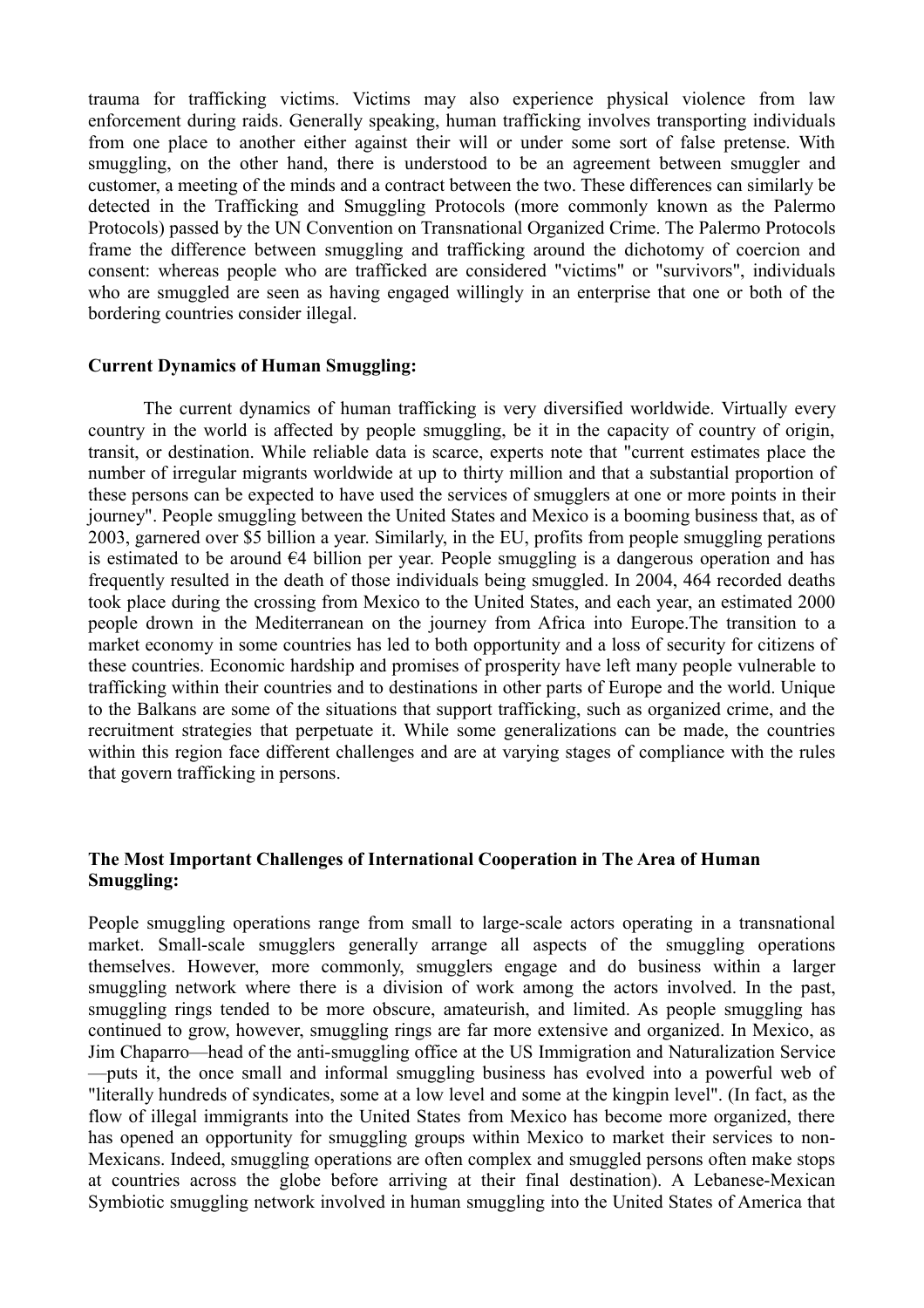came to the attention of law enforcement and counterintelligence has been described in the literature. Over the years, smuggling has evolved into a sophisticated service industry, with certain routes and enclaves used by smugglers becoming practically institutionalized; for example: from Mexico and Central America to the United States, from West Asia through Greece and Turkey to Western Europe, and within East and Southeast Asia. Responsible for the flourishing business of people smuggling are a combination of interacting factors, from weak legislation and lax border controls to corrupt officials and the power of organized crime.

The complexity of the smuggling network is dependent upon the route to be taken and the nature of the journey. For routes that are well-known and tested, smugglers may function more as family enterprises and utilize fairly contained operations. The more complex the route, however, the more members of the smuggling network must be recruited. In general, the infrastructure of the people smuggling business is nontraditional, with no clearly identifiable organization and no rigid structure. The network of smugglers is diffused and decentralized. Smugglers form temporary business alliances, and the organization of smugglers can best be understood and described as ad hoc task forces, in which activities are specialized and controlled by individuals that deal with each other on a one-to-one basis. In the business of people smuggling, there is no single "godfather" figure who commands the activities of subordinates; rather, individuals conduct business on equal grounds and tend to consider themselves free agents. In fact, according to a Los Angeles-based smuggler, "The division of labor is really clear and refined. Everyone involved is useful in his own way and does his own thing only. There is no leadership in any smuggling rings. Leadership will not emerge because the work involved is so specialized.

# **Concluding Remarks**

Human smuggling will become one of the most important challenges international community will face in the next years. The UN conventions and protocols established in recent years are characterized by a very marginal impact. Unlike human trafficking, people smuggling is characterized by the consent between customer and smuggler - a contractual agreement that typically terminates upon arrival in the destination location. However, smuggling situations can nonetheless in reality descend into situations that can best be described as extreme human rights abuses, with smuggled migrants subject to threats, abuse, exploitation and torture, and even death at the hands of smugglers. Smuggling operations are complex, working within networks of many individual players. As smuggling operations and its underlying infrastructure becomes increasingly intricate, so do the issues surrounding the matter of people smuggling. With major and minor players spanning the globe, people smuggling poses a significant economic and legal impact on society, and solutions to the problem of people smuggling remain contested and under continued debate and development. Smuggling has been described as the classic "wicked problem: one that is hard to define, keeps changing, and does not present a clear solution because of pre-existing factors that are themselves highly resistant to change - in this case the very existence of States, gross inequalities among them, and strong motivations on the part of some to keep them out." Because every state has different economics and governments, this problem cannot be universally classified as 1 and therefore, makes it more difficult for law enforcement to stop smuggling of people, as they have to adapt to the conditions in different states. We are also observing the growing dynamics of human smuggling and human trafficking in the countries of the Global South, failed states, Africa and Asia. The increasing dynamic of human smuggling in diffrent parts of the globe caught attention of specialists form various fields of social sciences, anthroplogy, international relations and political sciences. In 2015, the ongoing civil war in Syria has led to massive displacement and reliance on people smugglers to assist people to seek sanctuary in Europe. This has also led to unprecedented movements - and deaths - across the Mediterranean. According to UNHCR statistics, there have been almost one million arrivals by sea in Europe in 2015, and more than 2900 dead or missing migrants. According to the IOM Missing Migrants Project, there have been more than 3800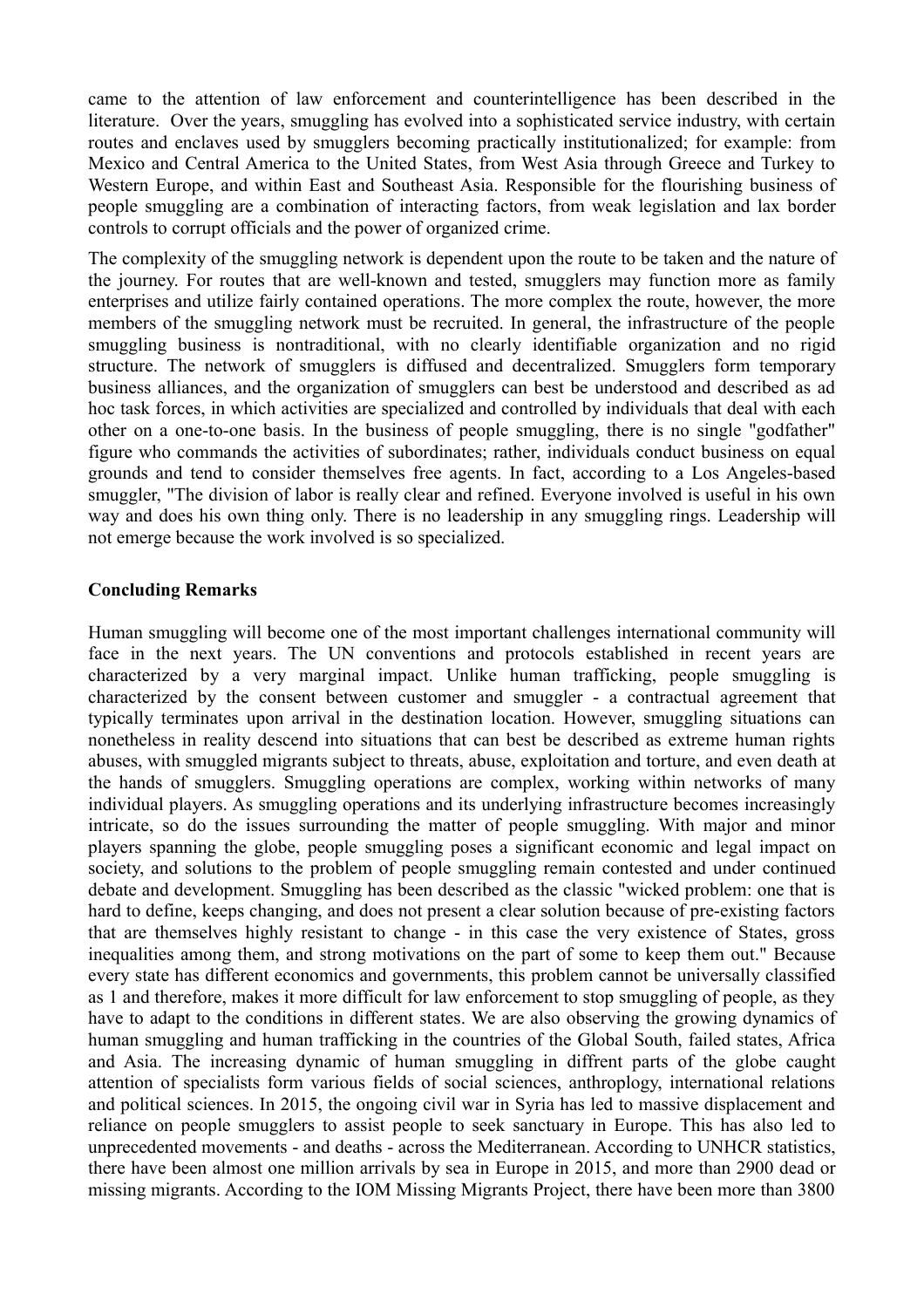deaths during migration around the world in 2015. Although anti-trafficking campaigns over the past few years have become more effective in countering some forms of trafficking, data collection and management has continued to be a problem for countries in the Balkans (southeastern Europe).[\]](https://en.wikipedia.org/wiki/Human_trafficking_in_Europe#cite_note-ICMPD-9) Data collection is an important tool for monitoring country and regional trends and its analysis is often used to shape anti-trafficking policies. It is important to collect data on both the victims and their traffickers and information on investigation and prosecution rates are often utilized when assessing a country's performance. Despite the growing number of international refugees in Europe (immigration crisis in the UE and Miditerranean), human trafficking still remain one of the most important problem in Europe and challenge for the international com munity.

Illegal trafficking and smuggling of children for the forced labour is another issue underestimated in recently published literature. The objective of child trafficking is often forced child labour. Child labour refers specifically to children under a stipulated minimum age, usually 14 at the lowest, being required to work. UNICEF estimates that, in 2011, 150 million children aged 5– 14 in developing countries were involved in child labour. Within this number, the ILO reports that 60% of child workers work in agriculture. The ILO also estimates that 115 million children are engaged in hazardous work, such as the sex or drug trade. Overall, child labor can take many forms, including domestic servitude, work in agriculture, service, and manufacturing industries. Also, according to several researchers, most children are forced into cheap and controllable labor, and work in homes, farms, factories, restaurants, and much more (Beyrer 16; Gozdziak and MacDonnell 171; Vinkovic 88). Trafficked children may be sexually exploited, used in the armed forces and drug trades, and in child begging. In terms of global trends, the ILO estimates that in 2004–2008, there was a 3% reduction in the incidence of child labor; this stands in contrast to a previous ILO report which found that in 2000–2004, there was a 10% reduction in child labor. The ILO contends that, globally, child labour is slowly declining, except in sub-Saharan Africa, where the number of child workers has remained relatively constant: 1 in 4 children aged 5–17 work in this region. Another major global trend concerns the number of child laborers in the 15-17 age group: in the past five years, a 20% increase in the number of these child workers has been reported. A surprised example has occurred in the United States as McCabe (2008) indicates that in the 1990s, huge companies such as Gap and Nike were using industries "sweatshops" that use trafficked children to make their desired products (p. 81)

### **Bibliography:**

- Andreas, P. & Greenhill, K. *Sex, Drugs, and Body Counts*, Ithaca, New York, Cornell University Press, Ithaca, 2010.
- Buckland B., Human Trafficking and Smuggling: Crossover and Overlap. In C. Friesendorf (Ed.), Strategies Against Human Trafficking: The Role of the Security Sector , Vienna and Geneva: National Defence Academy and Austrian Ministry of Defence and Sports, Vienna 2009, pp. 137-165.
- Jandl M., "Irregular Migration, Human Smuggling, and the Eastern Enlargement of the European Union", *International Migration Review*, Vol. 41, Issue 2, June 2007, pp. 291–315.
- Kyle D., Koslowski R., *Global Human Smuggling: Comparative Perspectives*, John Hopkins University Press, New York, 2001.
- Mounz A., "Embodying the nation-state: Canada's response to human smuggling", *Antipode: A Radical Journal of Geography*, Vol. 35, Issue 3, July 2003, pp. 622–644.
- Nadig A., "Human Smuggling, National Security, and Refugee Protection", *Journal of Refugee Studies, Vol. 15, Issue 1, 2002, pp. 1-25.*
- Pastore F., Monzini P., Sciorino G., "Schengen's Soft Underbelly? Irregular Migration and Human Smuggling across Land and Sea Borders to Italy", International Migration, Vol. 44, Issue 4, October 2006, pp. 95-119.
- Salt J., "Trafficking and Human Smuggling: A European Perspective", *International Migration*, Vol.